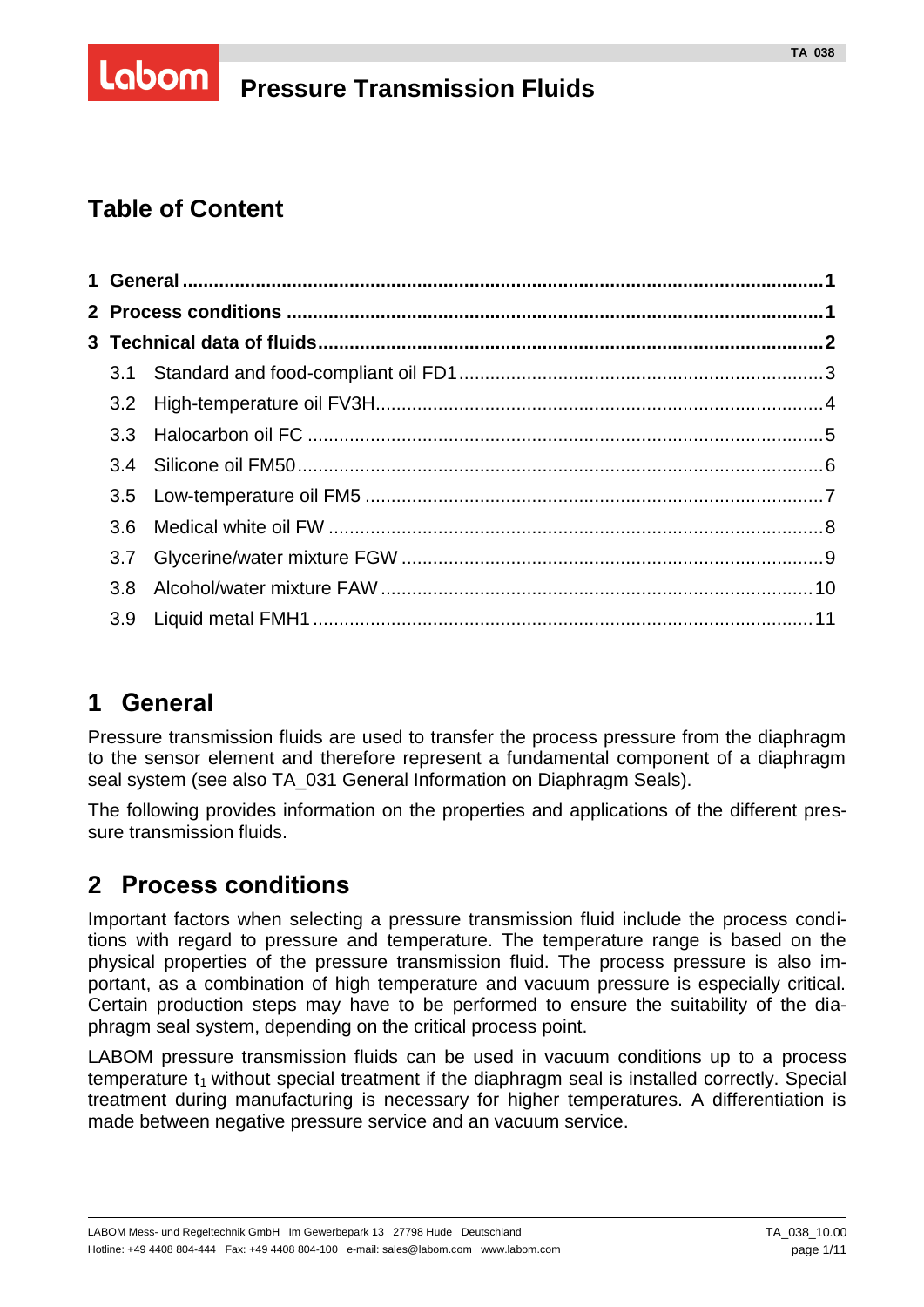The different zones are separated by three straight lines. The range below 30 mbar abs represents a special case, which requires the vacuum service in all cases above the aforementioned  $t_1$  limit temperature.

Consult Technical Support with regard to especially critical process points. Depending on the exact process and installation conditions, often special solutions can be found.



*Fig. 1 Zones in the pressure/temperature chart*

# <span id="page-1-0"></span>**3 Technical data of fluids**

The table below is intended to simplify the selection. The following pages describe the pressure transmission fluids in more detail.

| Code             | Description/Application                                  | <b>Type</b>                  | $t_{\text{min}}$<br>[°C] | $t_{\text{max}}$<br>[°C] | density<br>$[g/cm^3]$ | kin.<br>viscosity<br>@ 40°C<br>$\textsf{[mm}^2\text{/s]}$ | Tk<br>[%/10K] | compres-<br>sibility<br>[%/100 bar] |
|------------------|----------------------------------------------------------|------------------------------|--------------------------|--------------------------|-----------------------|-----------------------------------------------------------|---------------|-------------------------------------|
| FD <sub>1</sub>  | silicon-free oil suitable for<br>food stuff applications | polyalphaolefine oil         | -40                      | 230                      | 0,82                  | 31                                                        | 0,76          | 0,6                                 |
| FV3H             | vacuum and high<br>temperature oil                       | highly refined mineral oil   | $-10$                    | 400                      | 0,87                  | 95                                                        | 0.73          | 1                                   |
| FC               | Halocarbon oil for oxygen<br>applictions                 | halogenated carbon<br>chains | $-30$                    | 190                      | 1,92                  | 56                                                        | 0,9           | 0,73                                |
| <b>FM50</b>      | silicone oil M50                                         | high viscosity silicone oil  | $-50$                    | 300                      | 0,96                  | 40                                                        | 0,95          | 1,02                                |
| FM <sub>5</sub>  | low temperature silicone oil<br>M5                       | low viscosity silicone oil   | -90                      | 160                      | 0,92                  | 4                                                         | 1,08          | 1,2                                 |
| <b>FW</b>        | white oil for food stuff<br>applications                 | low viscosity paraffin       | $-10$                    | 170                      | 0,85                  | 43                                                        | 0,76          | 0,6                                 |
| <b>FGW</b>       | glycerine/water mixture                                  | glycerine/water<br>70/30     | $-30$                    | 110                      | 1,18                  | 8                                                         | 0,57          | 0,29                                |
| <b>FAW</b>       | alcohol/water mixuture for<br>the paint industry         | isopropanol/water<br>40/60   | $-20$                    | 75                       | 0,95                  | 1,9                                                       | 0,52          | 0,81                                |
| FMH <sub>1</sub> | metal liquid for high<br>temperatures or pressures       | low melting alloy            | 0                        | 350                      | 6,44                  | 1,4                                                       | 0,126         | 0,02                                |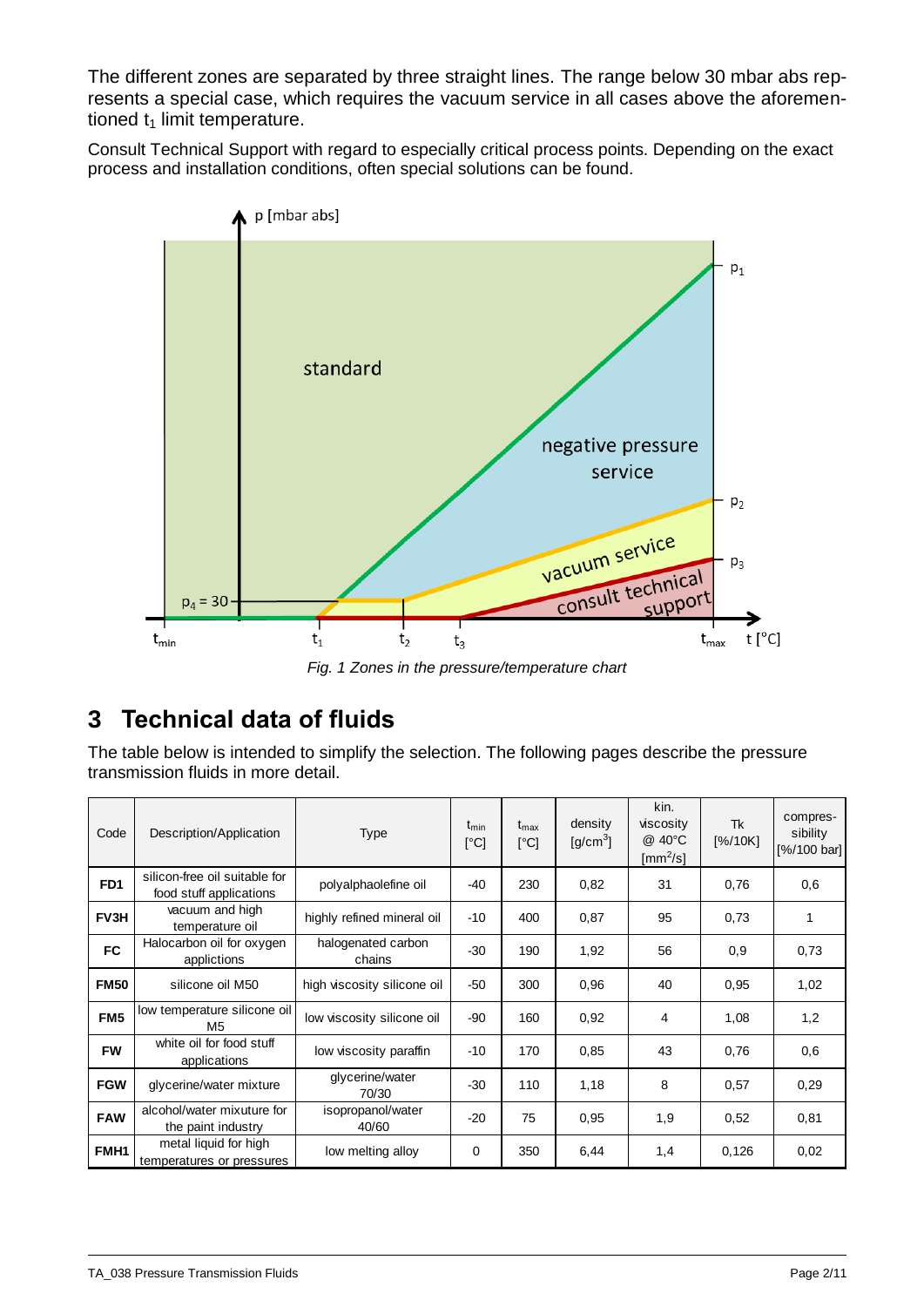# <span id="page-2-0"></span>**3.1 Standard and food-compliant oil FD1**

#### **Properties/Applications**

Silicone-free, synthetic oil with universal properties, especially suitable for applications in the food and pharmaceutical industry.

Meets the requirements of FDA 21 CFR 178.3570 concerning the use of lubricants with incidental contact with food and is H1 registered.

#### **Technical Data**

| Density                        |         | 0.82 $g/cm3$        |  |
|--------------------------------|---------|---------------------|--|
| Viscosity (at 40 $^{\circ}$ C) |         | 31 mm $^2$ /s       |  |
| $t_{\text{min}}$               | -40 °C. | minimum temperature |  |
| $t_{\text{max}}$               | 230 °C  | maximum temperature |  |

#### **Data for pressure / temperature chart**

| $t_1$          | 50 °C        | max. temperature with vacuum + standard service                           |
|----------------|--------------|---------------------------------------------------------------------------|
| t <sub>2</sub> | 65 °C        | Intersection of vacuum and negative pressure service limit at 30 mbar abs |
| $t_3$          | 80 °C        | max. temperature with vacuum + vacuum service                             |
| $D_1$          | 800 mbar abs | min. pressure at $t_{max}$ and standard service                           |
| p <sub>2</sub> | 140 mbar abs | min. pressure at $t_{max}$ and negative pressure service                  |
| $p_3$          | 100 mbar abs | min. pressure at $t_{\text{max}}$ and vacuum service                      |

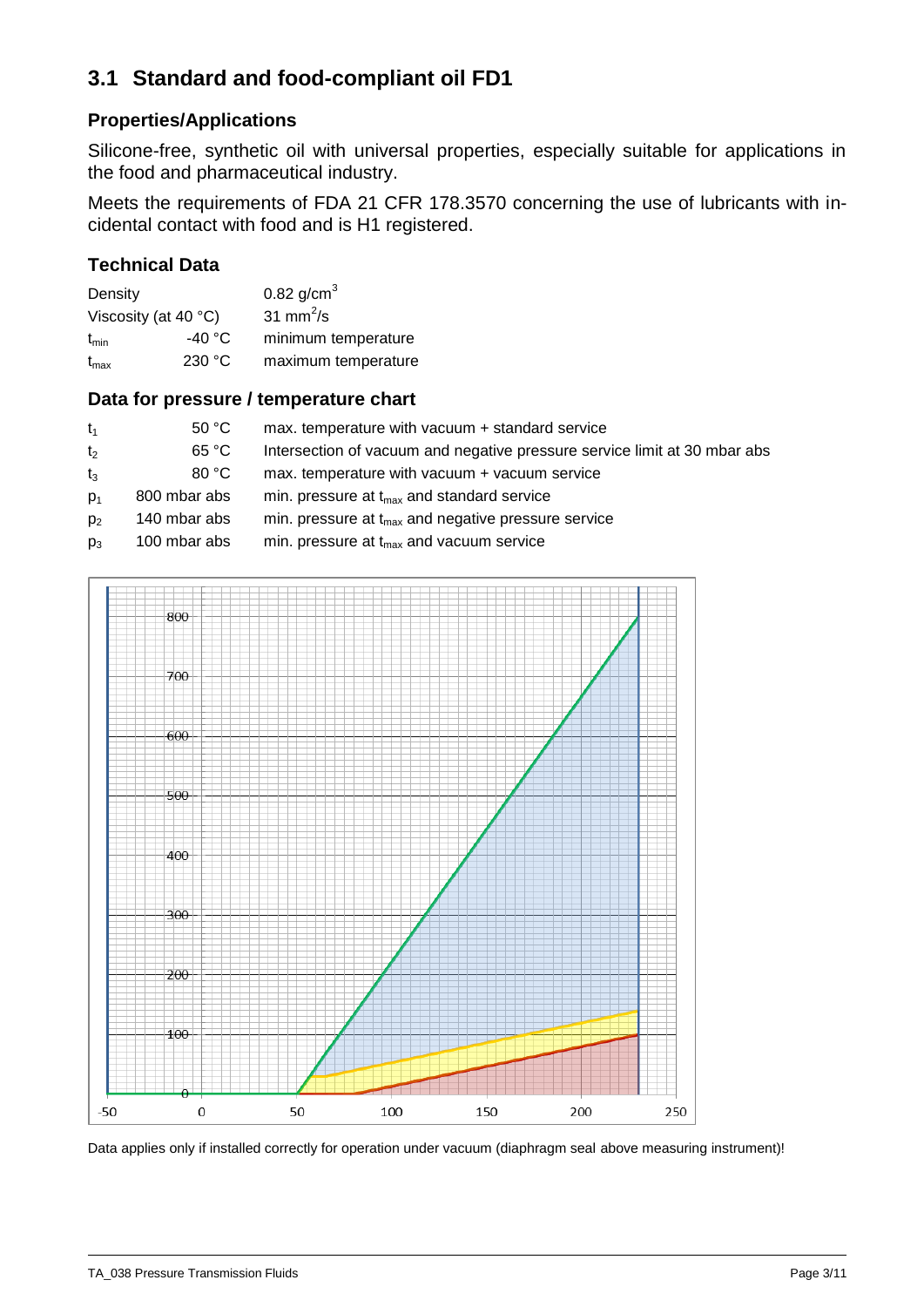## <span id="page-3-0"></span>**3.2 High-temperature oil FV3H**

## **Properties/Applications**

Silicone-free mineral oil especially suitable for high temperatures and vacuum applications under temperature.

#### **Technical Data**

| Density                                              |                 | 0.87 $g/cm3$        |
|------------------------------------------------------|-----------------|---------------------|
| Viscosity (at 40 $^{\circ}$ C) 94 mm <sup>2</sup> /s |                 |                     |
| $t_{\text{min}}$                                     | -10 °C          | minimum temperature |
| $t_{\text{max}}$                                     | 400 $\degree$ C | maximum temperature |

#### **Data for pressure / temperature chart**

| $t_1$          | 80 °C         | max. temperature with vacuum + standard service                           |
|----------------|---------------|---------------------------------------------------------------------------|
| t <sub>2</sub> | 140 °C        | Intersection of vacuum and negative pressure service limit at 30 mbar abs |
| $t_3$          | 200 °C        | max. temperature with vacuum + vacuum service                             |
| $D_1$          | 1000 mbar abs | min. pressure at $t_{max}$ and standard service                           |
| D <sub>2</sub> | 950 mbar abs  | min. pressure at $t_{max}$ and negative pressure service                  |
| $D_3$          | 900 mbar abs  | min. pressure at $t_{max}$ and vacuum service                             |

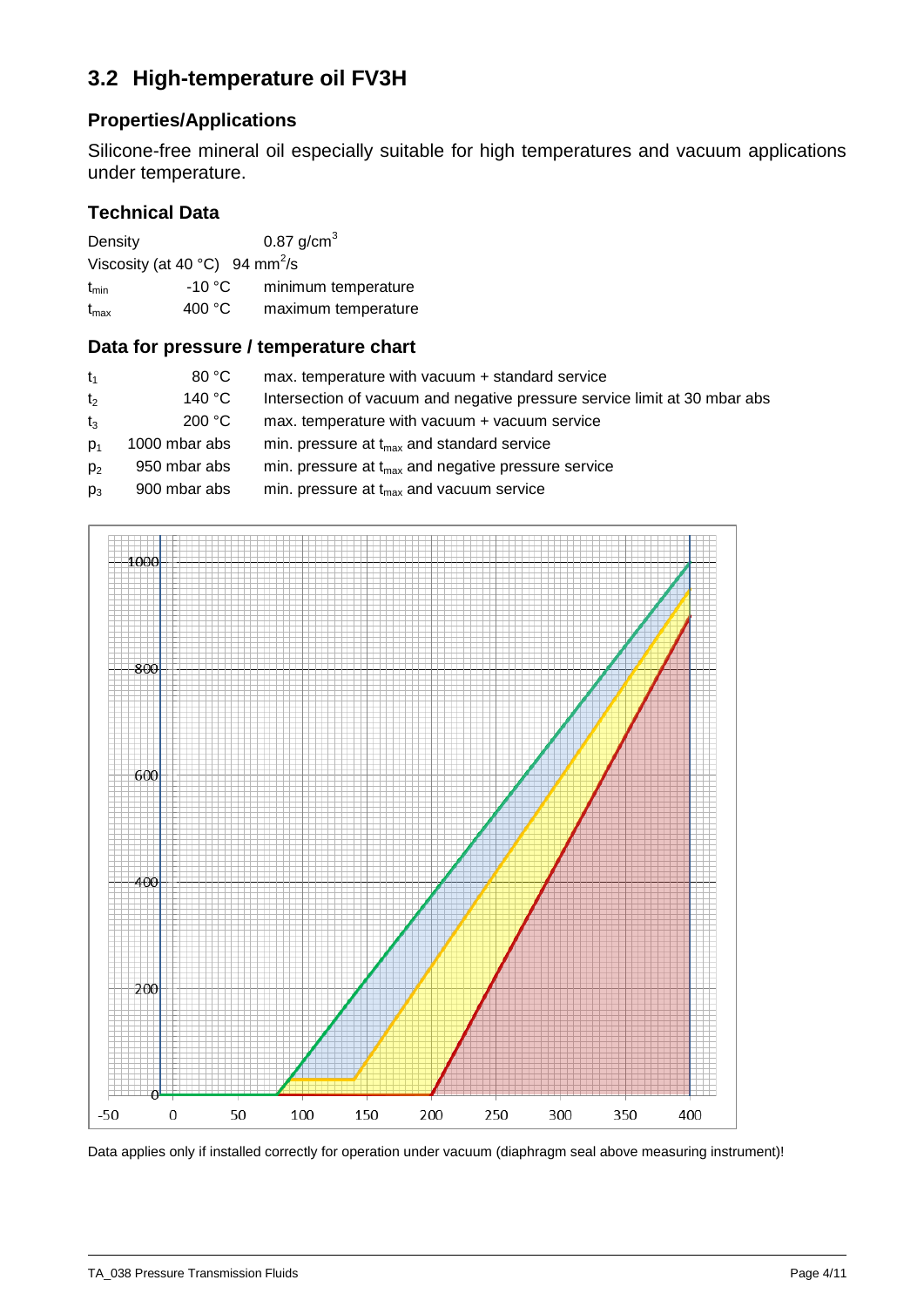# <span id="page-4-0"></span>**3.3 Halocarbon oil FC**

## **Properties/Applications**

Inert, silicone-free halocarbon oil, especially suitable for applications that use oxygen. BAM approval up to 60°C at 80 bar.

## **Technical Data**

| Density                        | 1.92 $g/cm^{3}$                                      |
|--------------------------------|------------------------------------------------------|
| Viscosity (at 40 $^{\circ}$ C) | 56 mm <sup>2</sup> /s                                |
| -30 °C<br>$t_{\text{min}}$     | minimum temperature                                  |
| 60 °C<br>$t_{\text{max}}$      | maximum temperature for applications that use oxygen |
| 190 °C<br>$t_{\text{max}}$     | maximum temperature for other applications           |

#### **Data for pressure / temperature chart**

| $t_1$          | 60 °C            | max. temperature with vacuum + standard service          |
|----------------|------------------|----------------------------------------------------------|
| t <sub>2</sub> |                  | n/a                                                      |
| $t_3$          | 190 $^{\circ}$ C | max. temperature with vacuum + vacuum service            |
| $D_1$          | 800 mbar abs     | min. pressure at $t_{max}$ and standard service          |
| p <sub>2</sub> | 30 mbar abs      | min. pressure at $t_{max}$ and negative pressure service |
| $p_3$          | 0 mbar abs       | min. pressure at $t_{\text{max}}$ and vacuum service     |

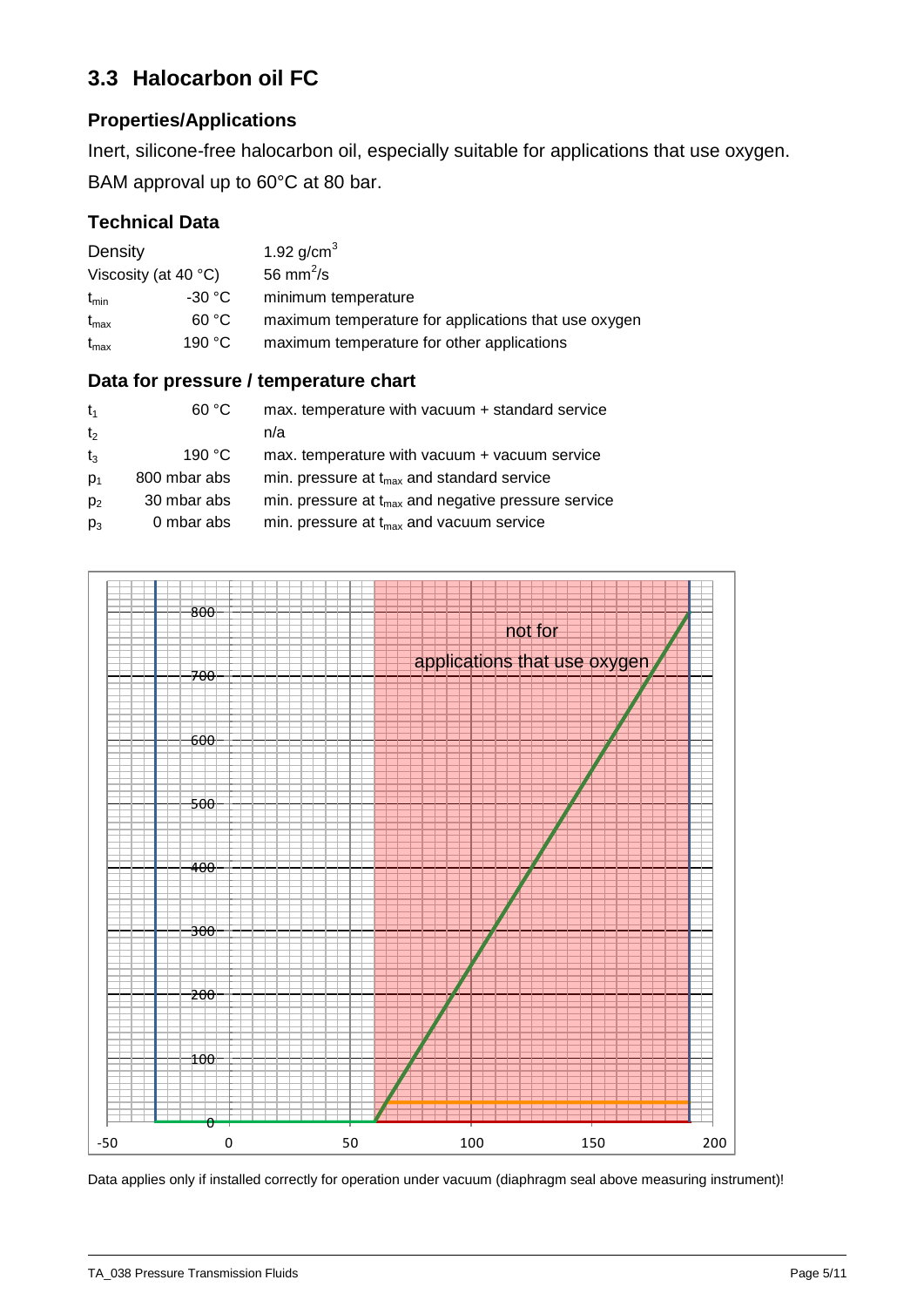# <span id="page-5-0"></span>**3.4 Silicone oil FM50**

## **Properties/Applications**

All-purpose silicone oil. Alternative to FD1 if extended temperature range is required.

## **Technical Data**

| Density                 |                 | 0.96 $g/cm3$          |  |  |
|-------------------------|-----------------|-----------------------|--|--|
| Viscosity (at $25 °C$ ) |                 | 50 mm <sup>2</sup> /s |  |  |
| $t_{\text{min}}$        | -50 °C          | minimum temperature   |  |  |
| $t_{\sf max}$           | 300 $\degree$ C | maximum temperature   |  |  |

#### **Data for pressure / temperature chart**

| $t_1$          | 50 °C        | max. temperature with vacuum + standard service                           |
|----------------|--------------|---------------------------------------------------------------------------|
| t <sub>2</sub> | 100 °C       | Intersection of vacuum and negative pressure service limit at 30 mbar abs |
| $t_3$          | 150 °C       | max. temperature with vacuum + vacuum service                             |
| $D_1$          | 800 mbar abs | min. pressure at $t_{max}$ and standard service                           |
| p <sub>2</sub> | 240 mbar abs | min. pressure at $t_{max}$ and negative pressure service                  |
| $p_3$          | 160 mbar abs | min. pressure at $t_{\text{max}}$ and vacuum service                      |

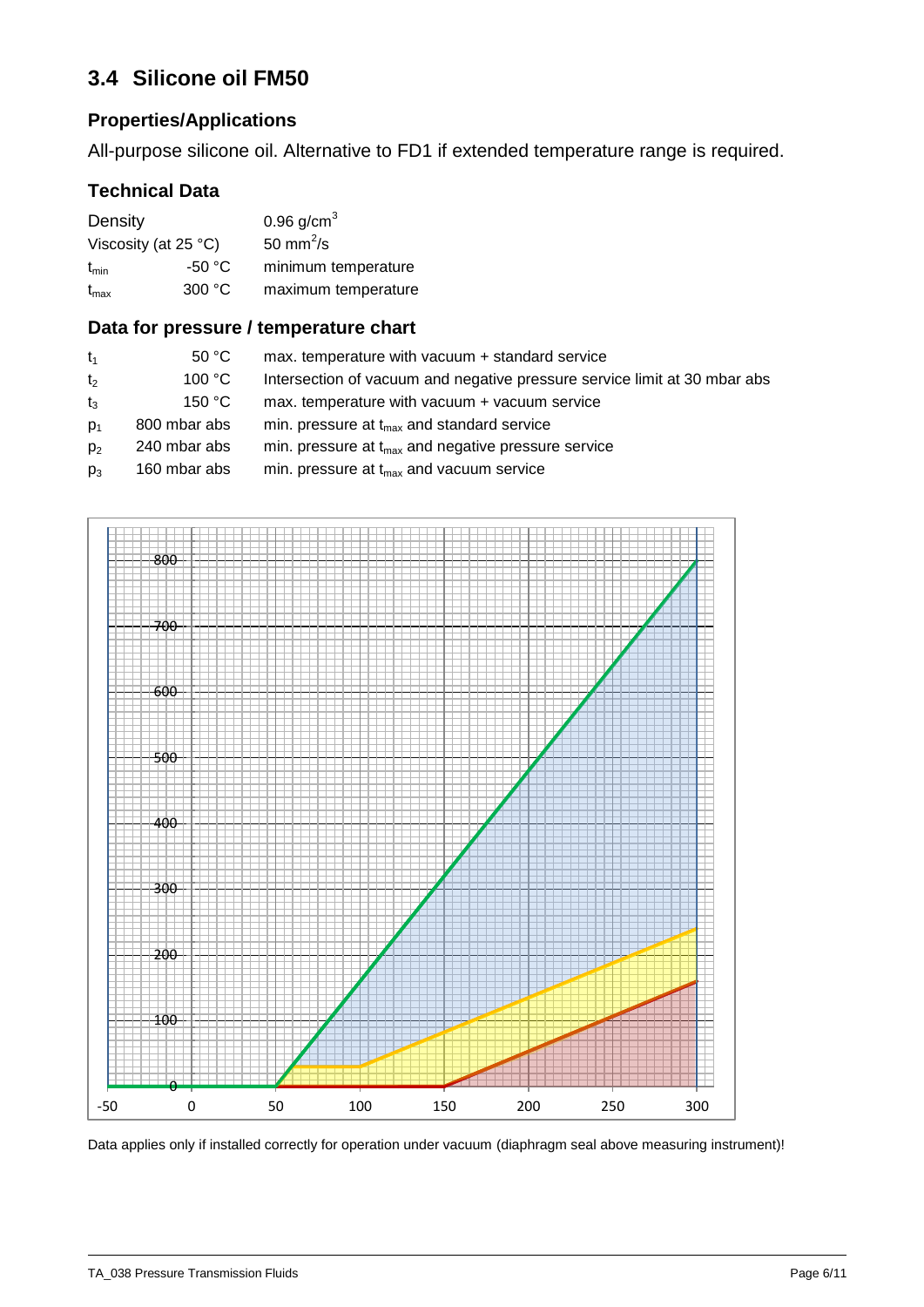## <span id="page-6-0"></span>**3.5 Low-temperature oil FM5**

## **Properties/Applications**

Low-viscosity silicone oil, especially suitable for low temperatures down to -90 °C. No vacuum service is offered for this oil.

## **Technical Data**

| Density                 |         | 0.92 $g/cm^{3}$      |  |  |
|-------------------------|---------|----------------------|--|--|
| Viscosity (at $25 °C$ ) |         | 5 mm <sup>2</sup> /s |  |  |
| $t_{\text{min}}$        | -90 °C. | minimum temperature  |  |  |
| $t_{\text{max}}$        | 160 °C  | maximum temperature  |  |  |

#### **Data for pressure / temperature chart**

| $t_1$          | 20 °C        | max. temperature with vacuum + standard service                           |
|----------------|--------------|---------------------------------------------------------------------------|
| t <sub>2</sub> | 40 °C        | Intersection of vacuum and negative pressure service limit at 30 mbar abs |
| $t_{3}$        |              | n/a                                                                       |
| $D_1$          | 800 mbar abs | min. pressure at $t_{max}$ and standard service                           |
| D <sub>2</sub> | 100 mbar abs | min. pressure at $t_{max}$ and negative pressure service                  |
| $p_3$          |              | n/a                                                                       |

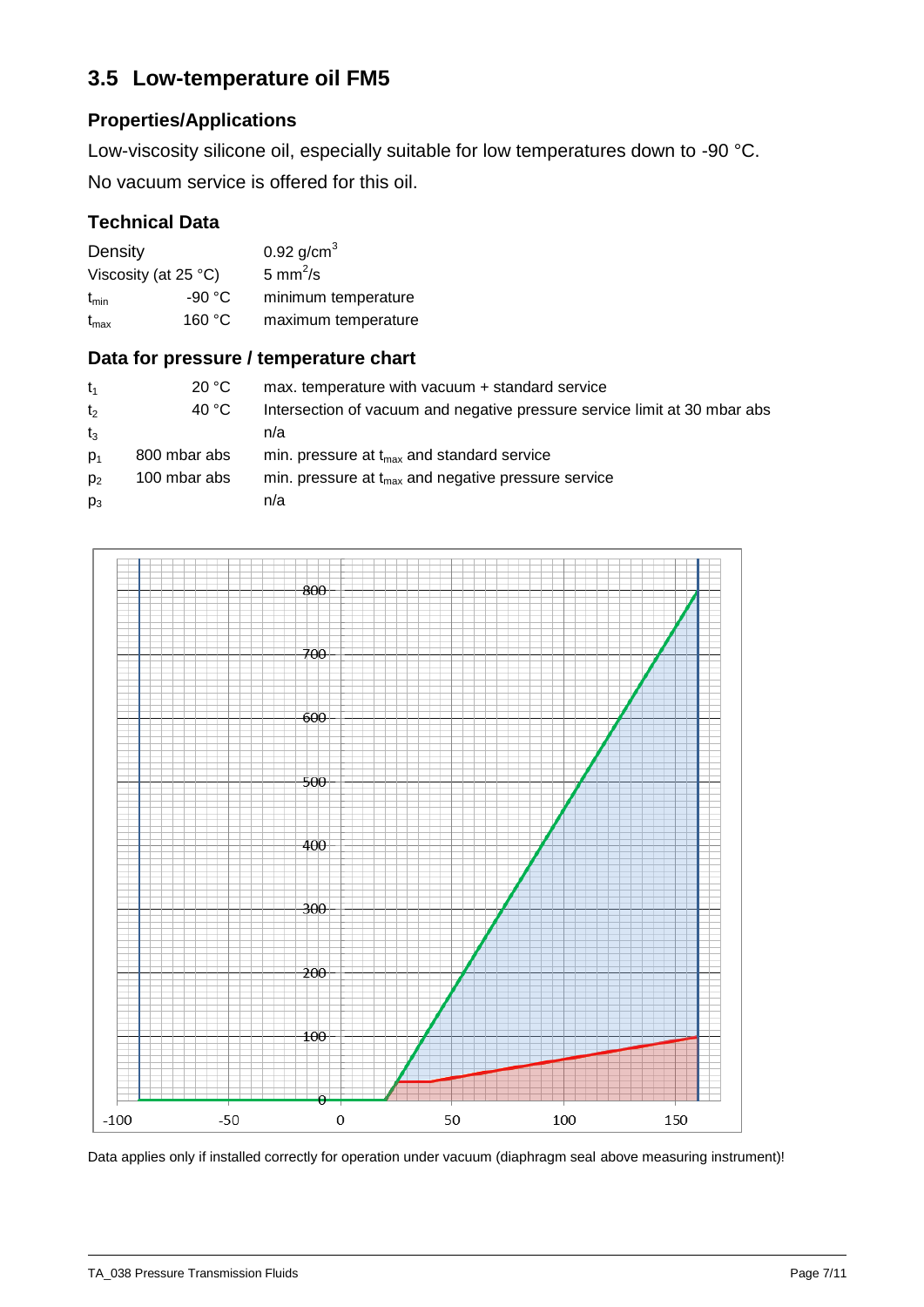## <span id="page-7-0"></span>**3.6 Medical white oil FW**

## **Properties/Applications**

Medical white oil (highly liquid paraffin) can be used as an alternative to FD1. However, the temperature limits are worse than with FD1. No negative pressure or vacuum service is available either.

#### **Technical Data**

| Density                        |                 | 0.85 $g/cm3$        |
|--------------------------------|-----------------|---------------------|
| Viscosity (at 40 $^{\circ}$ C) |                 | 43 mm $^2$ /s       |
| $t_{\text{min}}$               | $-10 °C$        | minimum temperature |
| $t_{\text{max}}$               | 170 $\degree$ C | maximum temperature |

#### **Data for pressure / temperature chart**

| $t_{1}$        | 50 °C        | max. temperature with vacuum + standard service        |
|----------------|--------------|--------------------------------------------------------|
| t <sub>2</sub> |              | n/a                                                    |
| $t_3$          |              | n/a                                                    |
| $p_1$          | 800 mbar abs | min. pressure at $t_{\text{max}}$ and standard service |
| p <sub>2</sub> |              | n/a                                                    |
| $p_3$          |              | n/a                                                    |

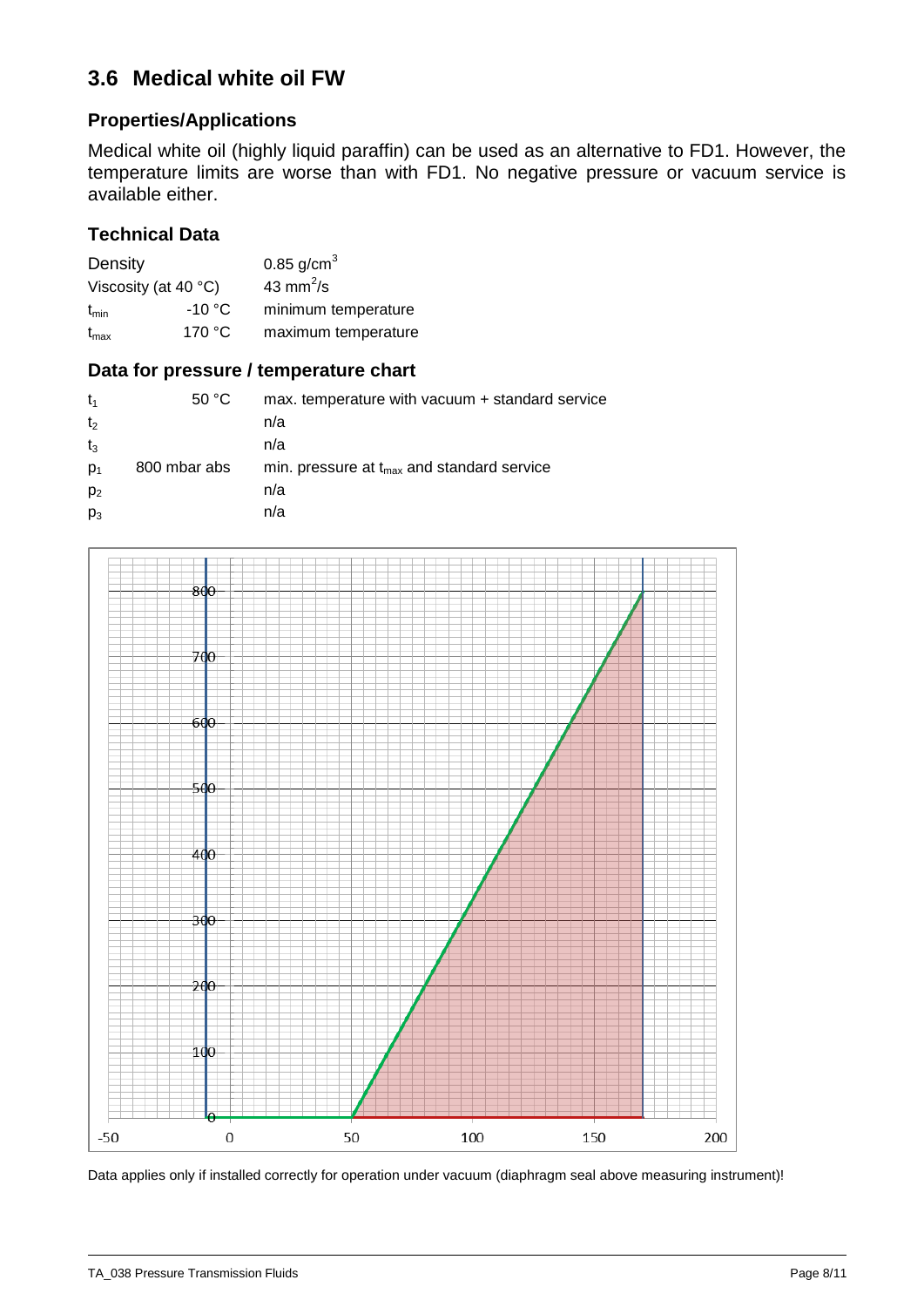# <span id="page-8-0"></span>**3.7 Glycerine/water mixture FGW**

#### **Properties/Applications**

Glycerine/water mixtures have good physical properties (very low compressibility, low thermal expansion and viscosity). However, the temperature range ends at 110 °C.

#### **Technical Data**

| Density                       |                 | 1.18 $g/cm^{3}$           |
|-------------------------------|-----------------|---------------------------|
| Viscosity (at 40 $\degree$ C) |                 | $8 \text{ mm}^2/\text{s}$ |
| $t_{\text{min}}$              | $-30 °C$        | minimum temperature       |
| $t_{\sf max}$                 | 110 $\degree$ C | maximum temperature       |

#### **Data for pressure / temperature chart**

| t,             | 20 °C         | max. temperature with vacuum + standard service        |
|----------------|---------------|--------------------------------------------------------|
| t <sub>2</sub> |               | n/a                                                    |
| $t_3$          |               | n/a                                                    |
| D <sub>1</sub> | 1000 mbar abs | min. pressure at $t_{\text{max}}$ and standard service |
| $p_2$          |               | n/a                                                    |
| $p_3$          |               | n/a                                                    |

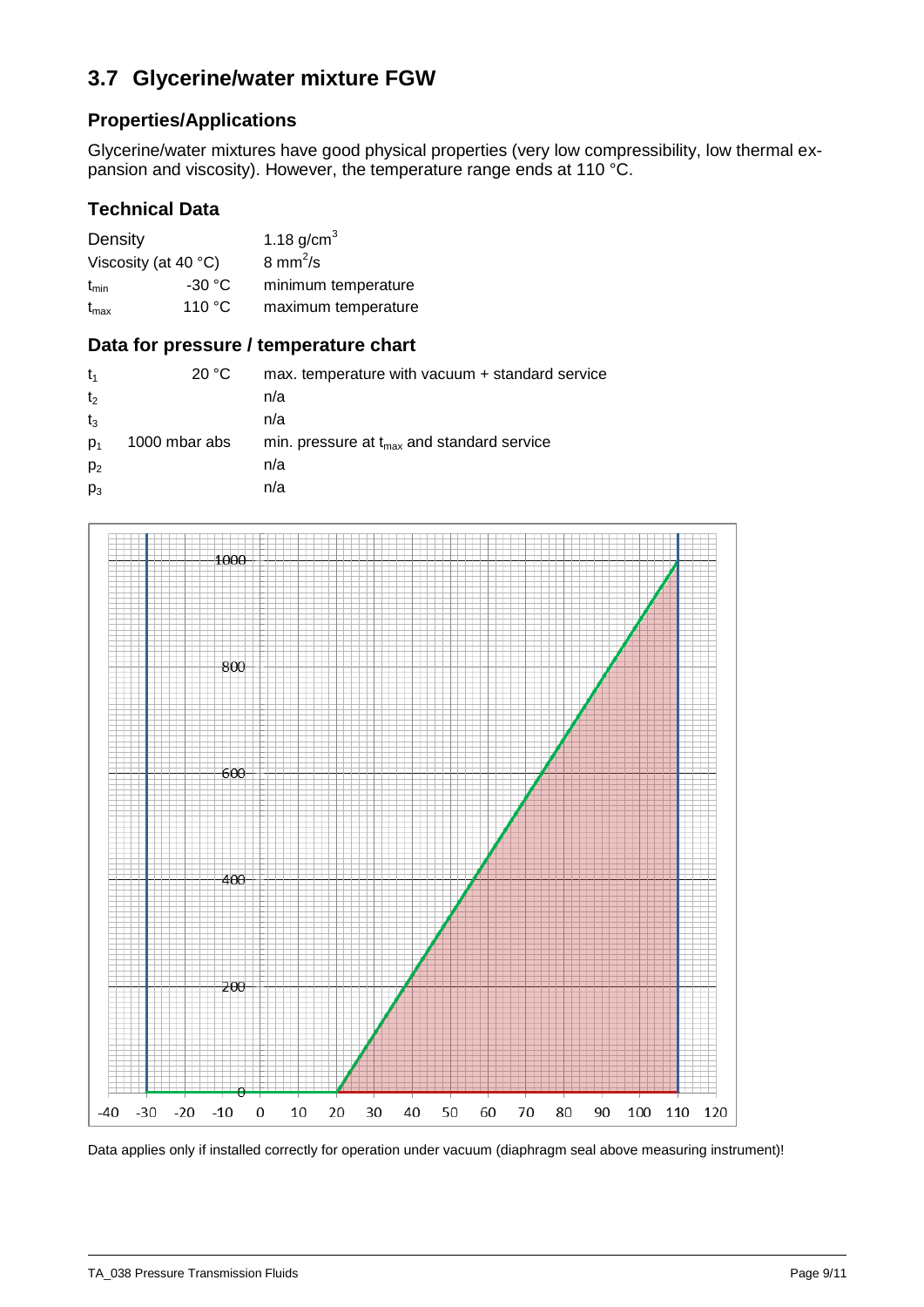## <span id="page-9-0"></span>**3.8 Alcohol/water mixture FAW**

#### **Properties/Applications**

Alcohol/water mixtures are mainly used in the paint industry, as, in the event of a malfunction, paint wetting problems can be ruled out. Adding alcohol improves the lower temperature limit.

#### **Technical Data**

| Density                       |        | 0.95 $g/cm^{3}$        |
|-------------------------------|--------|------------------------|
| Viscosity (at 40 $\degree$ C) |        | 1.8 mm <sup>2</sup> /s |
| $t_{\text{min}}$              | -20 °C | minimum temperature    |
| $t_{\sf max}$                 | 75 °C  | maximum temperature    |

#### **Data for pressure / temperature chart**

| $t_1$          | 20 °C         | max. temperature with vacuum + standard service        |
|----------------|---------------|--------------------------------------------------------|
| t <sub>2</sub> |               | n/a                                                    |
| $t_3$          |               | n/a                                                    |
| D <sub>1</sub> | 1000 mbar abs | min. pressure at $t_{\text{max}}$ and standard service |
| p <sub>2</sub> |               | n/a                                                    |
| $p_3$          |               | n/a                                                    |